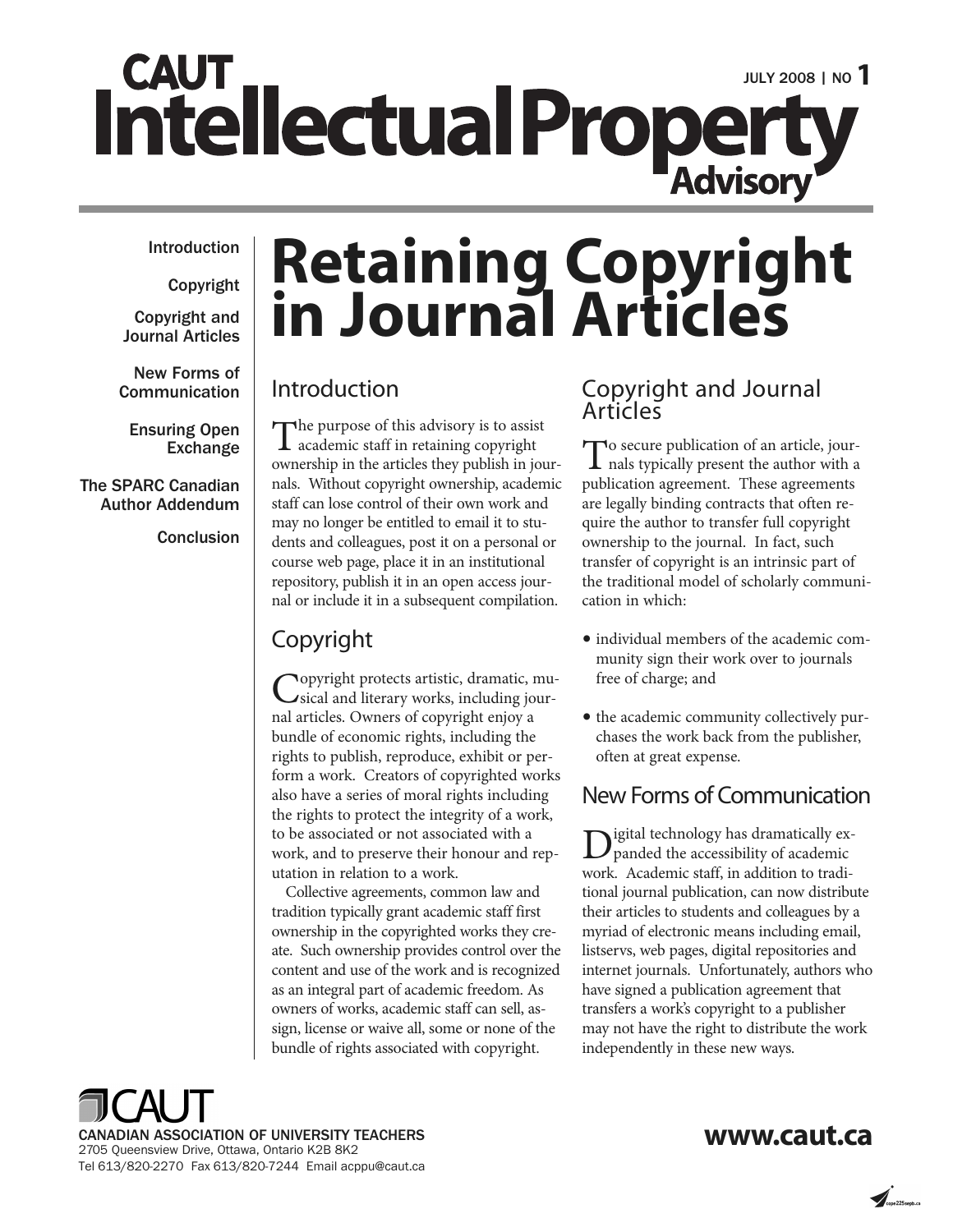## Ensuring Open Exchange

The publication agreement between the journal and the author is the key document in ensuring that academic staff can take full advantage of new forms of scholarly communication. These agreements are always negotiable, so it is critical that academic staff read them carefully and, if necessary, amend their terms to ensure that journals receive only the minimum rights that are actually required to publish the work. Typically this is a simple statement of permission to publish, not a full transfer of copyright.

#### The SPARC Canadian Author Addendum

The Canadian Association of Research Libraries (CARL) and SPARC (the Scholarly Publishing and Academic Resources Coalition) have created an Author Addendum that amends publishing agreements in such a way that authors retain key rights to the journal articles they publish.

The Author Addendum is attached to this advisory as Appendix A. Further information about it is also available online at: www.carl-abrc.ca/projects/author/author-e.html

The addendum allows, *inter alia*, the author to reproduce, perform, communicate by telecommunication, and create derivative works from the article in any material form for non-commercial purposes. This permits, for example, the author to make and distribute copies in the course of teaching and research and post the article on personal or institutional websites and in other open access digital repositories. The addendum also requires the publisher to provide the author an electronic copy of the published article.

#### Conclusion

Journals require only your permission to<br>publish an article, not a wholesale transfer Tournals require only your permission to of the full copyright interest. To promote scholarly communication, autonomy, integrity and academic freedom, and education and research activities more generally, it is important for academic staff to retain copyright in their journal articles.